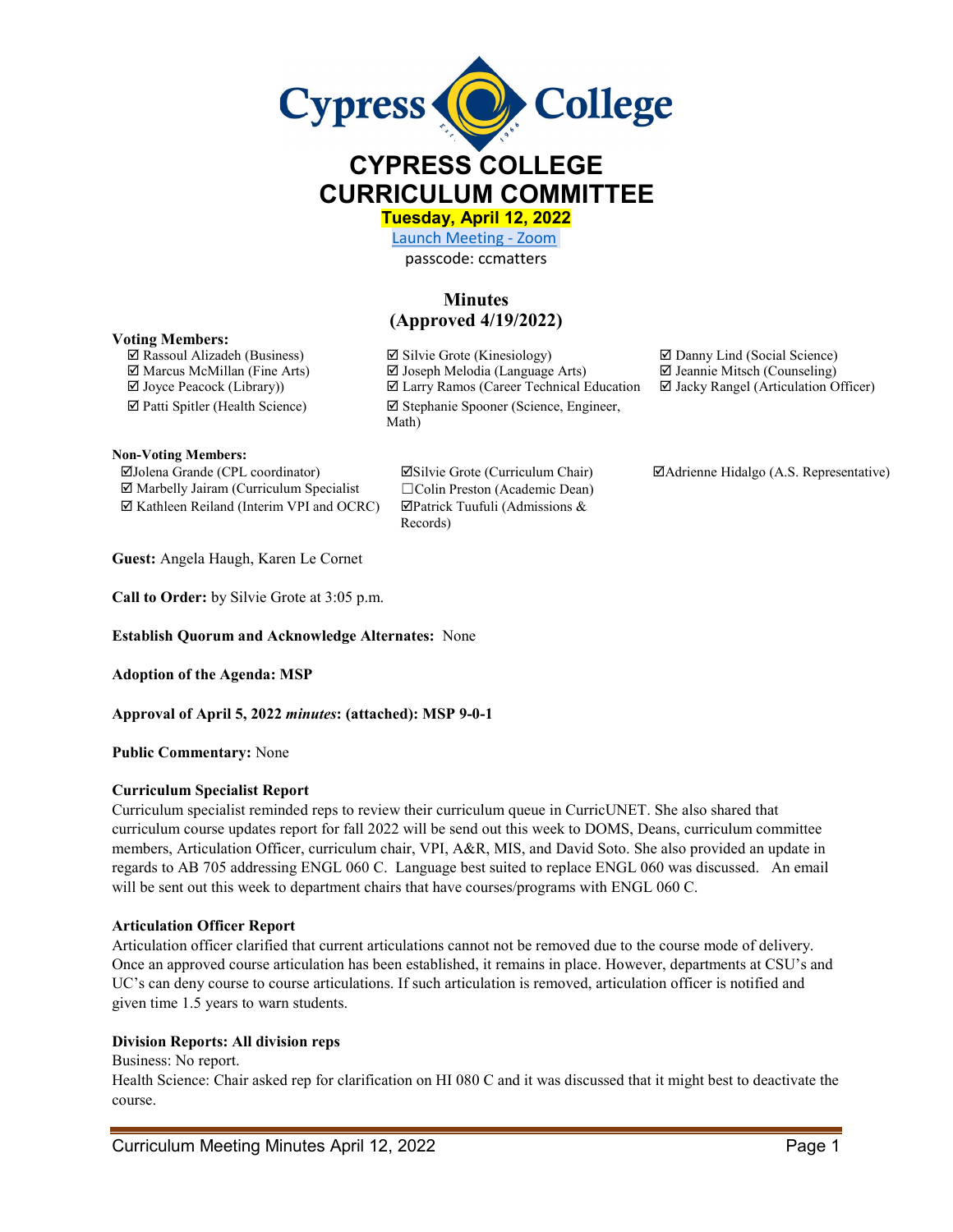Library: No report.

Counseling: No report.

Science/Engineering/Math: Rep had questions about the requisite screen on CurricUNET. Chair commented that competencies should be listed when there's no link to course.

Fine Arts: Rep shared that he is still looking for a replacement to complete the remainder of his term. Language Arts: No report.

Career Technical Education: Rep is working on CurricUNET queue and will remain as curriculum chair for the next term.

Kinesiology: No report.

Social Science: Rep shared that Hilary Cisco Reuter will be the new curriculum rep for his division. She will begin her term at the start of Fall 2022.

#### **CPL Coordinator Report: Jolena Grande**

Coordinator shared Fullerton's comments in regards to recommended ACE credit value versus unit value. This is an ongoing dialogue.

#### **Administration Report**

Interim VPI thanked Danny for his service as curriculum rep. She also shared that baccalaureate meeting will be on 4/29/2022 at 2:30 p.m. The meeting invite will go out to all faculty. She also shared that a Degree Works auto awarding project will be meeting this Friday and asked any interested members to notify her.

### **Chair Elect and Chair Report**

Plenary-Chair elect attended and shared that all resolutions passed except for one. She also shared a break out session on DEI framework. She will put together a list of all sessions that she attended and ask members to let her know which session they would like more information.

Catalog-Chair shared that she will connect with district catalog coordinator and inform him that it is okay to get catalog pages without the English 060 C course updates which are still pending for Fall 22.

#### **General Education requirements-second read**

The second read of the proposed catalog language for Gen Ed requirements has passed unanimously. Students with an earned associate, baccalaureate or higher degree from a regionally accredited institution of higher learning will not be required to complete any additional general education coursework to earn an Associate degree. Students who have been admitted to a Bachelor Degree program at Cypress College and who have already earned a baccalaureate or higher degree from a regionally accredited institution of higher education shall not be required to complete additional upper division general education requirements and shall be required to complete only the coursework necessary for graduation.

\*Students still need to meet Social Justice, Equity and Sustainability graduation requirement \*Policy will be retroactive

#### **Training Manual- duplication of course content- first read**

Committee reviewed Grossmont College course duplication form. Discussion took place on how to best adopt similar form for the purpose of our curriculum process. This item will be brought back for second read in two weeks (4/26/2022).

### **Other-any additional concerns committee members might want to bring up for items that do not require vote-**None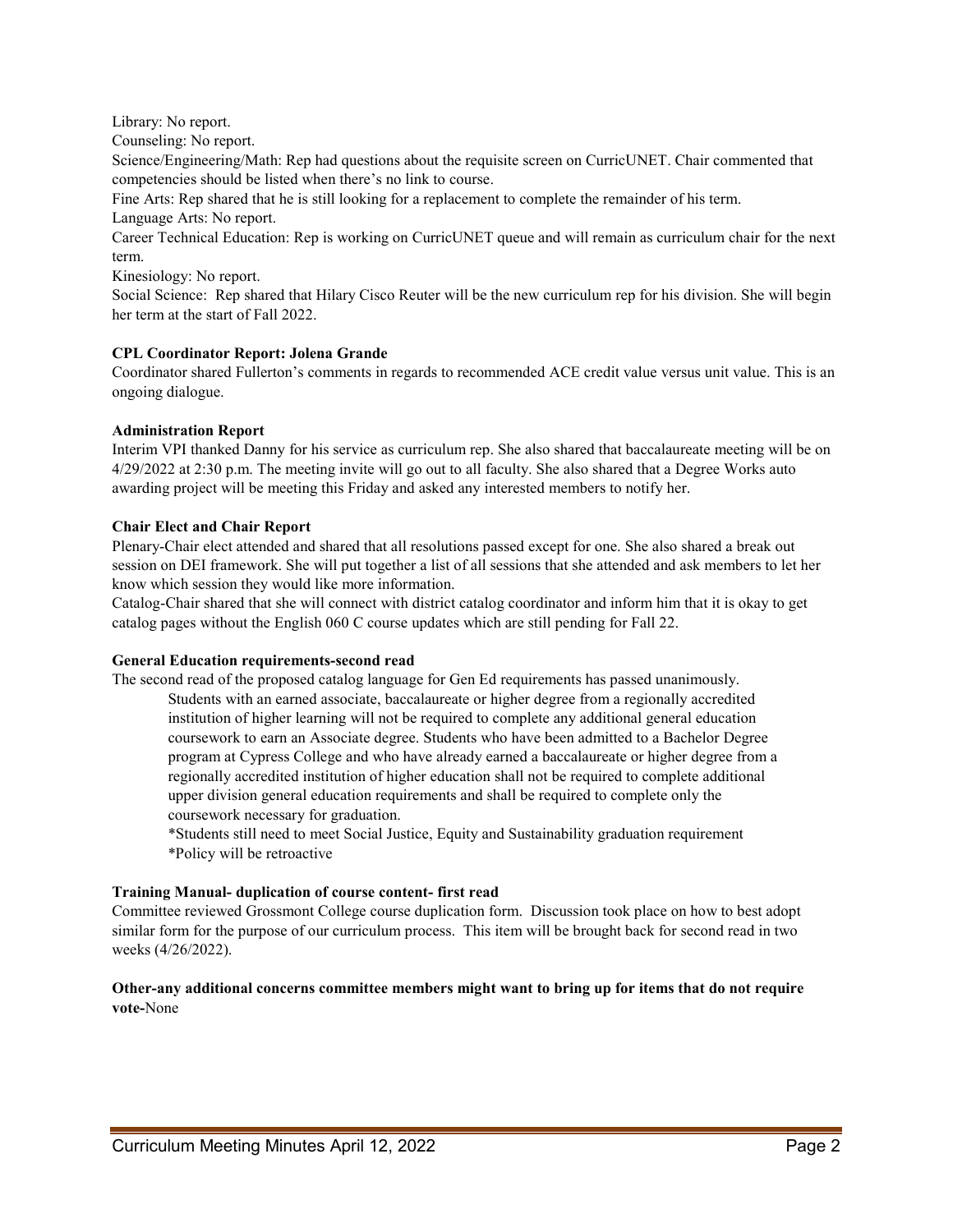#### **SIZE JUSTIFICATION DATE JUSTIFICATION** BIOL 231 C General Human Anatomy Units: 4 Lecture: 3 Laboratory: 3 **Action: MSP**  \*Adding to prerequisites: Eligibility for ENGL 100 C or ENGL 101 C or ESL 110 C \*Removing Prerequisite: ENGL 060 C \*Catalog Description Update. 25 Biology 231 contains labs in which the instructor provides extensive individualized feedback/evaluation on a regular basis. Limiting lab class size to a maximum of 25 students increases student/teacher contact time and success rates. 2022 Fall Per AB705, Adding to prerequisites, eligibility for ENGL 100 C or ENGL 101 C or ESL 110 C. Removing prerequisite ENGL 060 C. Previously board approved 12/11/2018. MATH 100 C Liberal Arts Mathematics Units: 3 Lecture: 3 Laboratory: 0 **Action: MSP**  \*Updating prerequisite language to include equivalent and remove course number. \*Catalog Description Update. While the instructor does lecture, much of the class time focuses on discussion, group learning, and/or formal/informal student presentations. • Evaluation primarily through objective exams. Writing assignments are assessed mostly for concepts and structure. 2022 Fall Per AB705, Updating prerequisite language to include equivalent and remove course number. Previously board approved 11/12/2019. MATH 110 C Math for Prospective Teachers Units: 4 Lecture: 4 Laboratory: 0 **Action: MSP**  \*Updating prerequisite language to include equivalent and remove course number. \*Catalog Description Update. While the instructor does lecture, much of the class time focuses on discussion, group learning, and/or formal/informal student presentations. Evaluation primarily through objective exams. 2022 Fall Per AB705. Updating prerequisite language to include equivalent and remove course number. Previously board approved 11/12/2019. MATH 110PC Math for Prospective Teachers Units: 4 Lecture: 4 Laboratory: 0 **Action: MSP**  \*Updating prerequisite language to include equivalent and remove course number. \*Catalog Description Update. This course is needed for AB 705 implementation. The course Fall is hard-linked to a co-requisite skills course, which has a class size of 30. Class time focuses on individualized instruction, student presentation time, and/or group learning. 2022 Per AB705, Updating prerequisite language to include equivalent and remove course number. Previously board approved 11/12/2019. MATH 115 C \*Updating prerequisite Per AB705.

35 While the instructor does lecture 2022 in Math 115, much of the class time focuses on discussion and group learning. Evaluation primarily through objective

Fall

exams.

**REVISED COURSES**

**CLASS SIZE** 

**EFF** 

# **Approval of Curriculum**

**COURSE ID ACTION TAKEN CLASS** 

Update.

language to include equivalent and remove course number. \*Catalog Description

Finite Mathematics

Units: 4 Lecture: 4 Laboratory: 0 **Action: MSP**  Updating prerequisite language to include equivalent and remove

Previously board approved

course number.

12/11/2018.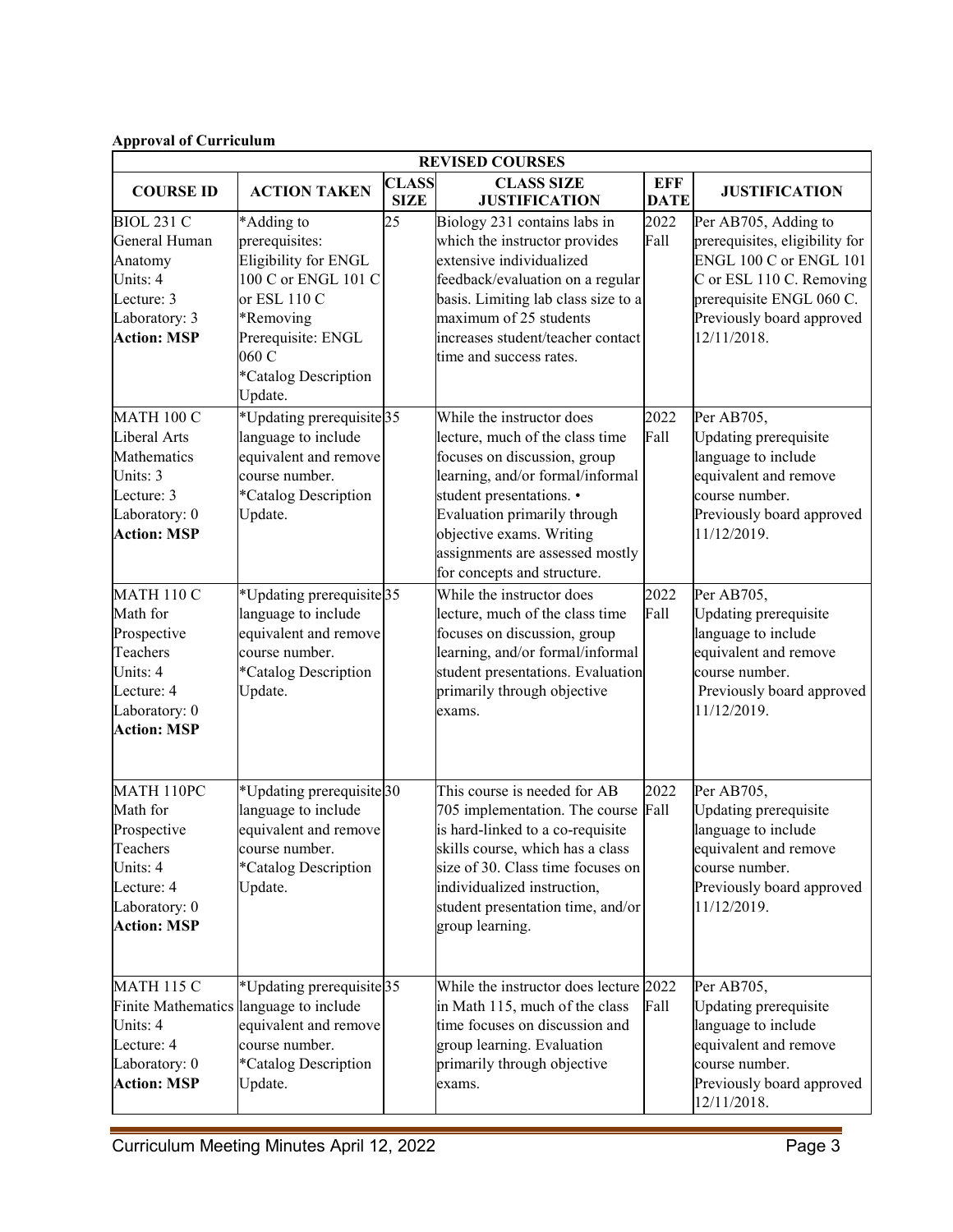| MATH 115PC<br>Units: 4<br>Lecture: 4<br>Laboratory: 0<br><b>Action: MSP</b>                                                                   | *Updating prerequisite 30<br>Finite Mathematics language to include<br>equivalent and remove<br>course number.<br>*Catalog Description<br>Update.            | This course is needed for AB<br>705 implementation. The course<br>is hard-linked to a co-requisite<br>skills course, which has a class<br>size of 30. Class time focuses on<br>individualized instruction,<br>student presentation time, and/or<br>group learning.                       | 2022<br>Fall | Per AB705,<br><b>Updating</b> prerequisite<br>language to include<br>equivalent and remove<br>course number.<br>Previously board approved<br>7/8/2020.   |
|-----------------------------------------------------------------------------------------------------------------------------------------------|--------------------------------------------------------------------------------------------------------------------------------------------------------------|------------------------------------------------------------------------------------------------------------------------------------------------------------------------------------------------------------------------------------------------------------------------------------------|--------------|----------------------------------------------------------------------------------------------------------------------------------------------------------|
| <b>MATH 120 C</b><br>Introduction to<br>Probability and<br><b>Statistics</b><br>Units: 4<br>Lecture: 4<br>Laboratory: 0<br><b>Action: MSP</b> | *Updating prerequisite <sup>35</sup><br>language to include<br>equivalent and remove<br>course number.<br>*Catalog Description<br>Update.                    | While the instructor does<br>lecture, much of the class time<br>focuses on discussion, group<br>learning, and/or formal/informal<br>student presentations. Evaluation<br>primarily through objective<br>exams. Writing assignments are<br>assessed mostly for concepts and<br>structure. | 2022<br>Fall | Per AB705,<br><b>Updating</b> prerequisite<br>language to include<br>equivalent and remove<br>course number.<br>Previously board approved<br>12/14/2021. |
| MATH 120PC<br>Introduction to<br>Probability and<br><b>Statistics</b><br>Units: 4<br>Lecture: 4<br>Laboratory: 0<br><b>Action: MSP</b>        | *Updating prerequisite <sup>30</sup><br>language to include<br>equivalent and remove<br>course number.<br>*Catalog Description<br>Update.                    | This course is needed for AB<br>705 implementation. The course Fall<br>is hard-linked to a co-requisite<br>skills course, which has a class<br>size of 30. Class time focuses on<br>individualized instruction,<br>student presentation time, and/or<br>group learning.                  | 2022         | Per AB705,<br><b>Updating</b> prerequisite<br>language to include<br>equivalent and remove<br>course number.<br>Previously board approved<br>12/14/2021. |
| <b>MATH 130 C</b><br>Survey of Calculus<br>Units: 4<br>Lecture: 4<br>Laboratory: 0<br><b>Action: MSP</b>                                      | *Updating prerequisite <sup>35</sup><br>language to include<br>equivalent and remove<br>course number.<br>*Catalog Description<br>Update.                    | While the instructor does<br>lecture, much of the class time<br>focuses on discussion.<br>Evaluations are primarily<br>through objective exams in<br>which the student's work is<br>graded.                                                                                              | 2022<br>Fall | Per AB705,<br><b>Updating</b> prerequisite<br>language to include<br>equivalent and remove<br>course number.<br>Previously board approved<br>12/11/2018. |
| MATH 130PC<br>Units: 4<br>Lecture: 4<br>Laboratory: 0<br><b>Action: MSP</b>                                                                   | *Updating prerequisite <sup>30</sup><br>Survey of Calculus language to include<br>equivalent and remove<br>course number.<br>*Catalog Description<br>Update. | This course is needed for AB<br>705 implementation. The course<br>is hard-linked to a co-requisite<br>skills course, which has a class<br>size of 30. Class time focuses on<br>individualized instruction,<br>student presentation time, and/or<br>group learning.                       | 2022<br>Fall | Per AB705,<br>Updating prerequisite<br>language to include<br>equivalent and remove<br>course number.<br>Previously board approved<br>$6/9/2020$ .       |
| <b>MATH 141 C</b><br>College Algebra<br>Units: 4<br>Lecture: 4<br>Laboratory: 0<br><b>Action: MSP</b>                                         | *Updating prerequisite <sup>35</sup><br>language to include<br>equivalent and remove<br>course number.<br>*Catalog Description<br>Update.                    | While the instructor does<br>lecture, much of the class time<br>focuses on discussion, group<br>learning, and/or formal/informal<br>student presentations.                                                                                                                               | 2022<br>Fall | Per AB705,<br>Updating prerequisite<br>language to include<br>equivalent and remove<br>course number.<br>Previously board approved<br>11/12/2019.        |